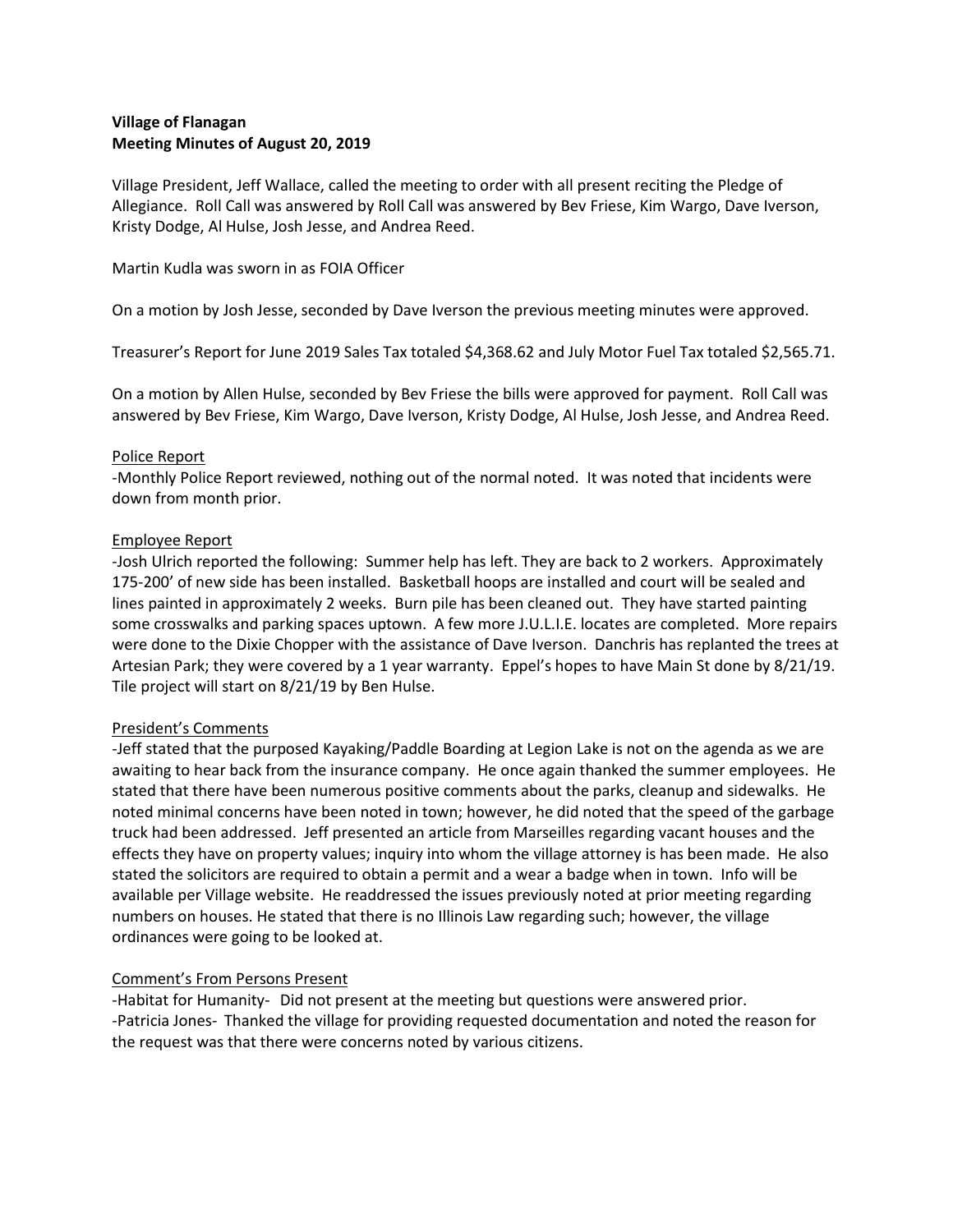### *Open Business*

*Construction on Main St-* will be completed 8/21/19. The hole (significant dip in pavement) in front of the Post Office will be looked at.

*Tile at Jensen Pond-*starts 8/21/19. This was approved at last month's meeting.

*Frank Tooley-* presented the idea of the Village purchasing a police car and using it drive around in an effort to detour negative/unwanted behavior. Those driving the vehicle would not get out, just call local law enforcement. Concerns were noted regarding impersonating a Police Officer and the liability that would hold for the Village. It was noted that there were Neighborhood Watch signs around town. Josh Jesse was tasked with the duty of reinitiating a Neighborhood Watch.

#### *New Business*

*Flanagan Improvement Team-*Christmas meeting will be next Thursday at 7pm. Request made to save gallon milk jugs and locations to place where discussed. There will be a downtown parade at Christmas time. Golf carts, riding lawn mowers, wagons, ATVs, etc. will be used to escort Santa into town. Any vendors interested in participating are to contact Kim Wargo. Approximately 168 people had responded to the town survey. Yard of the Month went Kristyn and Jarred Durre. The car show hosted by the Volleyball Team had a good turnout.

*Pavilion Cameras*-It was agreed to purchase 1 set with 6 cameras. They have a 7 day recording capability. These will be placed at Artesian Park as it has the most issues. Signs will need to be purchased as well to note under surveillance. Concerns were noted over reception. This approved on a motion by Dave Iverson, seconded by Josh Jesse.

*Seasonal Help*-one applicant out of El Paso.

*Village Attorney*-various options discussed that are 100% municipality attorneys that are more cost effective. Will keep posted.

*PS Mailer Repair-*current machine is broken. New machine estimate cost is approximately \$2-3,000. A company has been located to do the repair. Cost is mailed=\$744. If not mailed and worked on on-site is \$956.00. It was agreed to have repaired onsite.

*Personnel and Zoning Committee-*Zoning Committee will be Kim Wargo and Dave Iverson. Personnel Committee will be Jeff Wallace and Josh Ulrich.

*MFT Audit Review*-completed and went well.

*Corrpro Cathodic Protection Contract-*It was agreed to have Plan A & B for main tower and Plan C for Salem water tower. This will cost approximately \$2285.00. This approved on a motion by Bev Friese, seconded by Kristy Dodge.

## *Add Ons*

-Concerns were noted over the duplex on 400 Rd and the junk in the yard. Junk cars were addressed as well along with height of grass at various house. Livingston County will address if the ordinance violation is wrote down along with address.